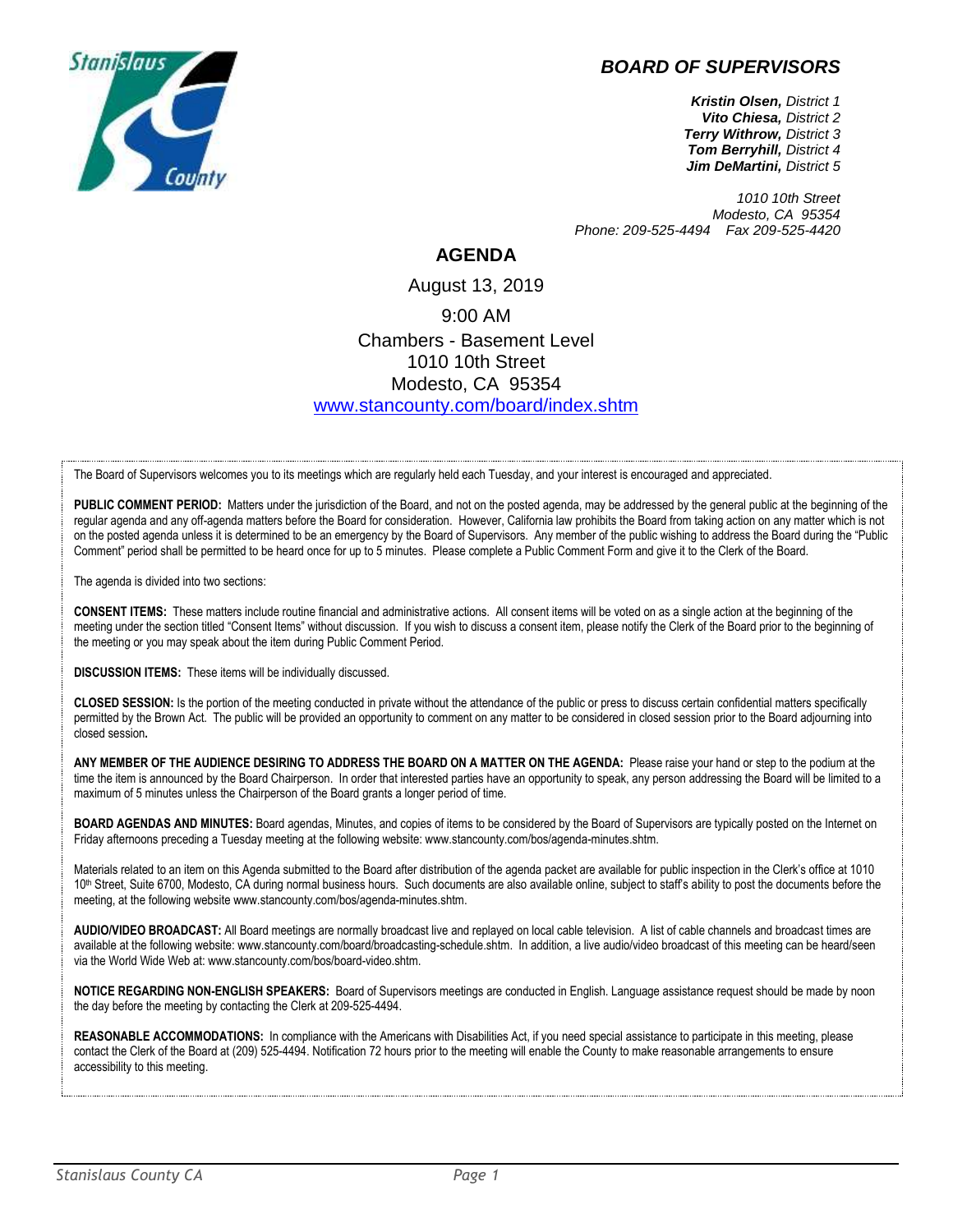- 1. Pledge Allegiance to the Flag
- 2. Invocation
- 3. Presentations:
	- A. Stanislaus County 2018 Agricultural Crop Report
	- B. Report on the Economic Contributions of Stanislaus County Agriculture
- 4. Public Comment Period
- 5. Consent Calendar
	- A. Miscellaneous
		- 1. Approval of the Minutes for July 30, 2019 [\(View Item\)](http://stancounty.com/bos/minutes/2019/min07-30-19.pdf)
		- 2. Approval to Adopt and Waive the Second Reading of Ordinance C.S. 1244 to Establish New Fees for the Stanislaus Veterans Center [\(View Item\)](http://stancounty.com/bos/agenda/2019/20190813/A02.pdf)
		- 3. Approval to Adopt and Waive the Second Reading of Ordinance C.S. 1249 to Amend Chapter 4.40 of the Stanislaus County Code Relating to the Prohibition of Low Value Escape Assessments – Assessor [\(View Item\)](http://stancounty.com/bos/agenda/2019/20190813/A03.pdf)
		- 4. Approval to Appoint the Director of Planning and Community Development as Stanislaus County's Authorized Designee to Review Less Than Three-Acre Conversion Exemptions [\(View Item\)](http://stancounty.com/bos/agenda/2019/20190813/A04.pdf)
	- B. Chief Executive Office
		- 1. Approval for the Sheriff to Sign an Agreement with the State of California, California Highway Patrol to Provide Investigative Personnel for Overtime to the Stanislaus County Auto Theft Task Force (StanCATT) – Sheriff [\(View Item\)](http://stancounty.com/bos/agenda/2019/20190813/B01.pdf)
		- 2. Approval of the Agreements for the Sheriff to Retire Two Canines from the Sheriff's Canine Unit – Sheriff [\(View Item\)](http://stancounty.com/bos/agenda/2019/20190813/B02.pdf)
		- 3. Acceptance of the Stanislaus County Treasury Pool June 2019 Monthly Investment Report – Treasurer / Tax Collector [\(View Item\)](http://stancounty.com/bos/agenda/2019/20190813/B03.pdf)
		- 4. Approval of a Contract Agreement with the California Department of Public Health for the Human Immunodeficiency Virus/Acquired Immune Deficiency Care Program Services for the Term of April 1, 2019 through March 31, 2024 – Health Services Agency [\(View Item\)](http://stancounty.com/bos/agenda/2019/20190813/B04.pdf)
		- 5. Consideration and Approval of Response to the Stanislaus County Civil Grand Jury Regarding the Stanislaus County Civil Grand Jury 2018- 2019 Final Report – Chief Executive Office [\(View Item\)](http://stancounty.com/bos/agenda/2019/20190813/B05.pdf)
		- 6. Acceptance of an Update in Accordance with Public Contract Code Sections 20134 and 22050 for Emergency Remediation/Repairs at 10th Street Place, to Repair Water Damage and Restore Essential Government Operations – Chief Executive Office [\(View Item\)](http://stancounty.com/bos/agenda/2019/20190813/B06.pdf)
		- 7. Approval of Mental Health Services Act (Proposition 63) Agreement with the California Department of Veterans Affairs to Provide Mental Health Outreach Services to Veterans – Aging and Veteran Services [\(View Item\)](http://stancounty.com/bos/agenda/2019/20190813/B07.pdf)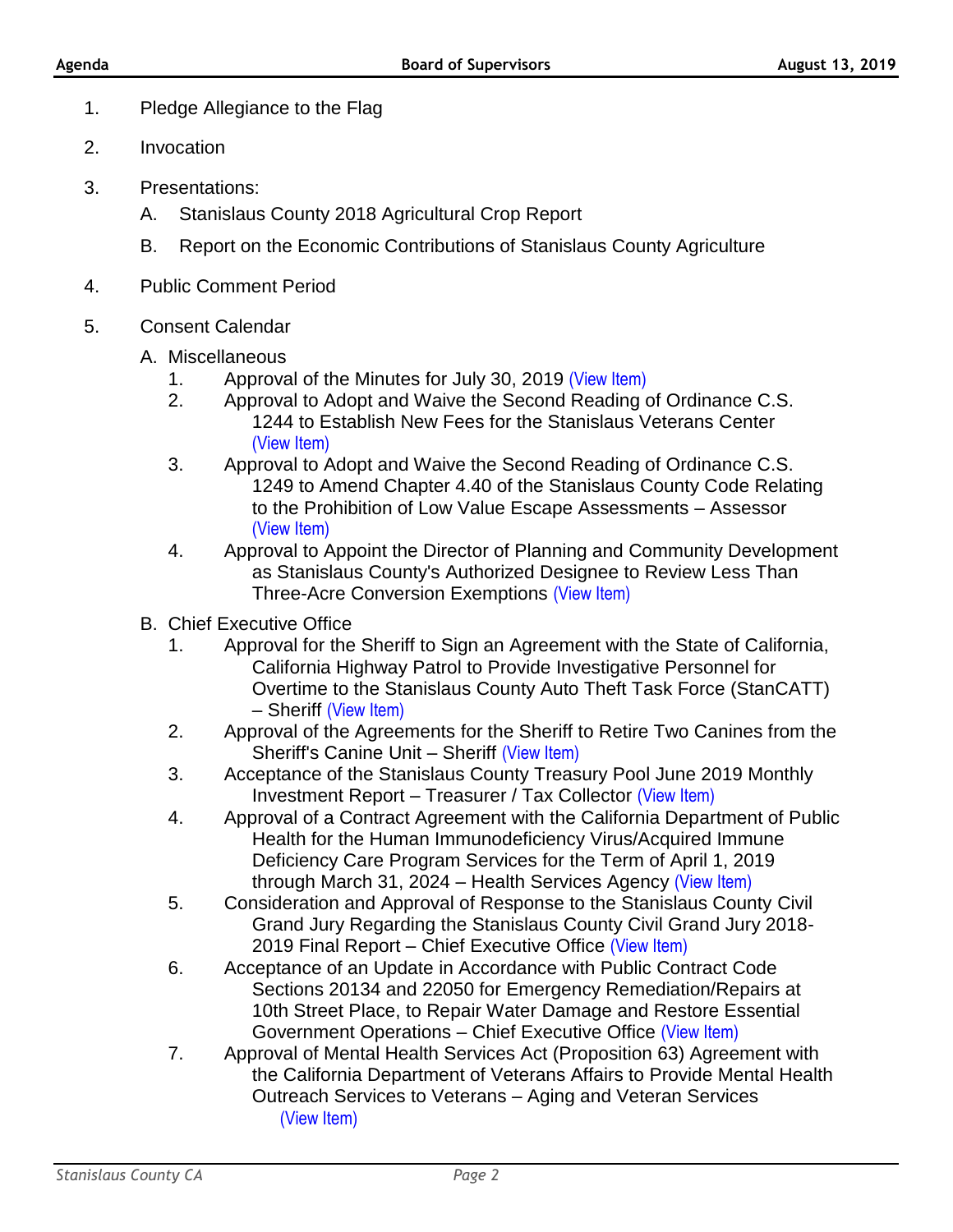- 8. Approval of Contract with the California Department of Aging for Receipt of a Grant to assist with CalFresh Applications for Social Security Income (SSI/SSP) Recipients – Aging and Veteran Services [\(View Item\)](http://stancounty.com/bos/agenda/2019/20190813/B08.pdf)
- 9. Approval of an Update on the Homeless Facility Plan and Partnership Between the County, the City of Modesto and The Salvation Army in Accordance with the Provisions of the Public Contract Code and Related Matters – Chief Executive Office [\(View Item\)](http://stancounty.com/bos/agenda/2019/20190813/B09.pdf)
- 10. Approval to Proceed with Public Safety Center Parking Lot and Road Improvement Project, Using Existing Appropriations in the Public Safety Center Expansion Project Three, Intake and Release, Project Budget and Authorize the Project Manager to Issue a Notice Inviting Bids for the Project and to Set a Bid Due Date – Chief Executive Office [\(View Item\)](http://stancounty.com/bos/agenda/2019/20190813/B10.pdf)
- 11. Approval to Apply for, and Accept if Awarded, the "No Place Like Home" Noncompetitive Allocation Funding from the California Department of Housing and Community Development for Acquiring, Designing, Constructing, Rehabilitation, or Preserving Permanent Supportive Housing for Individuals with Serious Mental Illness – Behavioral Health & Recovery Services [\(View Item\)](http://stancounty.com/bos/agenda/2019/20190813/B11.pdf)
- C. Department of Public Works
	- 1. Approval of an Agreement for Acquisition of Property for the McHenry Avenue Widening Project, Grantor: Berghill LLC [\(View Item\)](http://stancounty.com/bos/agenda/2019/20190813/C01.pdf)
	- 2. Approval of an Agreement for Acquisition of Property for the McHenry Avenue Widening Project, Grantor: Amerine, LP [\(View Item\)](http://stancounty.com/bos/agenda/2019/20190813/C02.pdf)
	- 3. Approval to Adopt Plans and Specifications for the Stanislaus County Corporation Yard Security Wall Project and Award the Construction Contract to Ross F. Carroll, Incorporated of Oakdale, California [\(View Item\)](http://stancounty.com/bos/agenda/2019/20190813/C03.pdf)
- D. Department of Planning and Community Development
	- 1. Approval to Rescind all of Williamson Act Contract Nos. 1977-2793 and 1973-1423, Located South of the Delta-Mendota Canal Wasteway, Between Draper Road and Upper Road, in the Newman Area; and Approval of New Contracts, Pursuant to Lot Line Adjustment Application No. PLN2018-0127, Freitas Properties [\(View Item\)](http://stancounty.com/bos/agenda/2019/20190813/D01.pdf)
- E. County Counsel
- 6. Public Hearings
	- 1. Conduct a Public Hearing to Consider the Planning Commission's Recommendation for Approval of Use Permit and Development Agreement Application No. PLN2018-0113, Central Valley Growers, LLC - W. Fulkerth, Request to Establish a Commercial Cannabis Cultivation Business, Located at 1301 West Fulkerth Road, between Crows Landing and Carpenter Roads, in the Turlock Area – Planning and Community Development [\(View Item\)](http://stancounty.com/bos/agenda/2019/20190813/PH01.pdf)